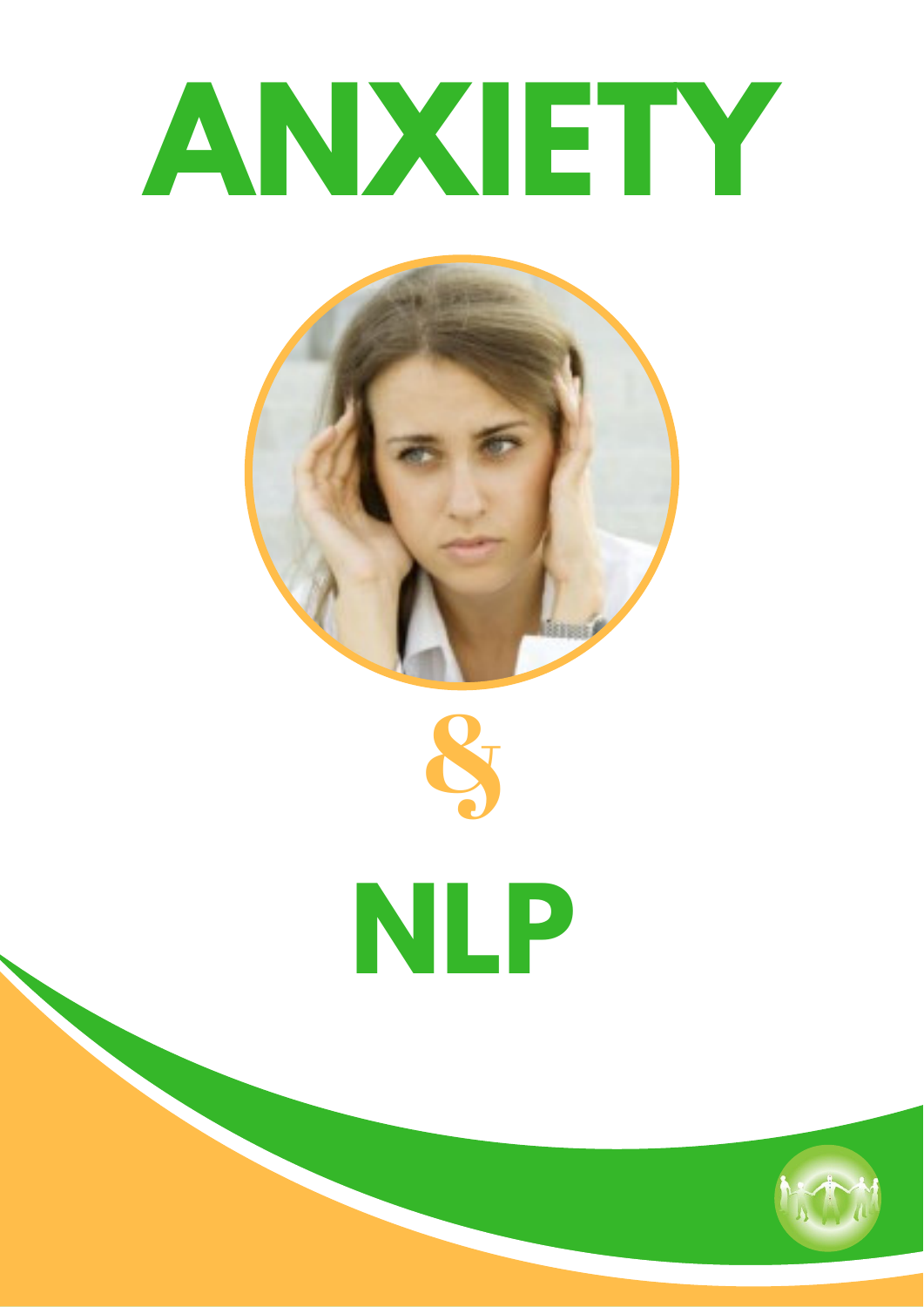

## Let's look at the difference between anxiety and stress.

Stress is a response to a threat.

Anxiety is a reaction to stress.

So if we deal with the stress, then anxiety will have no room to grow.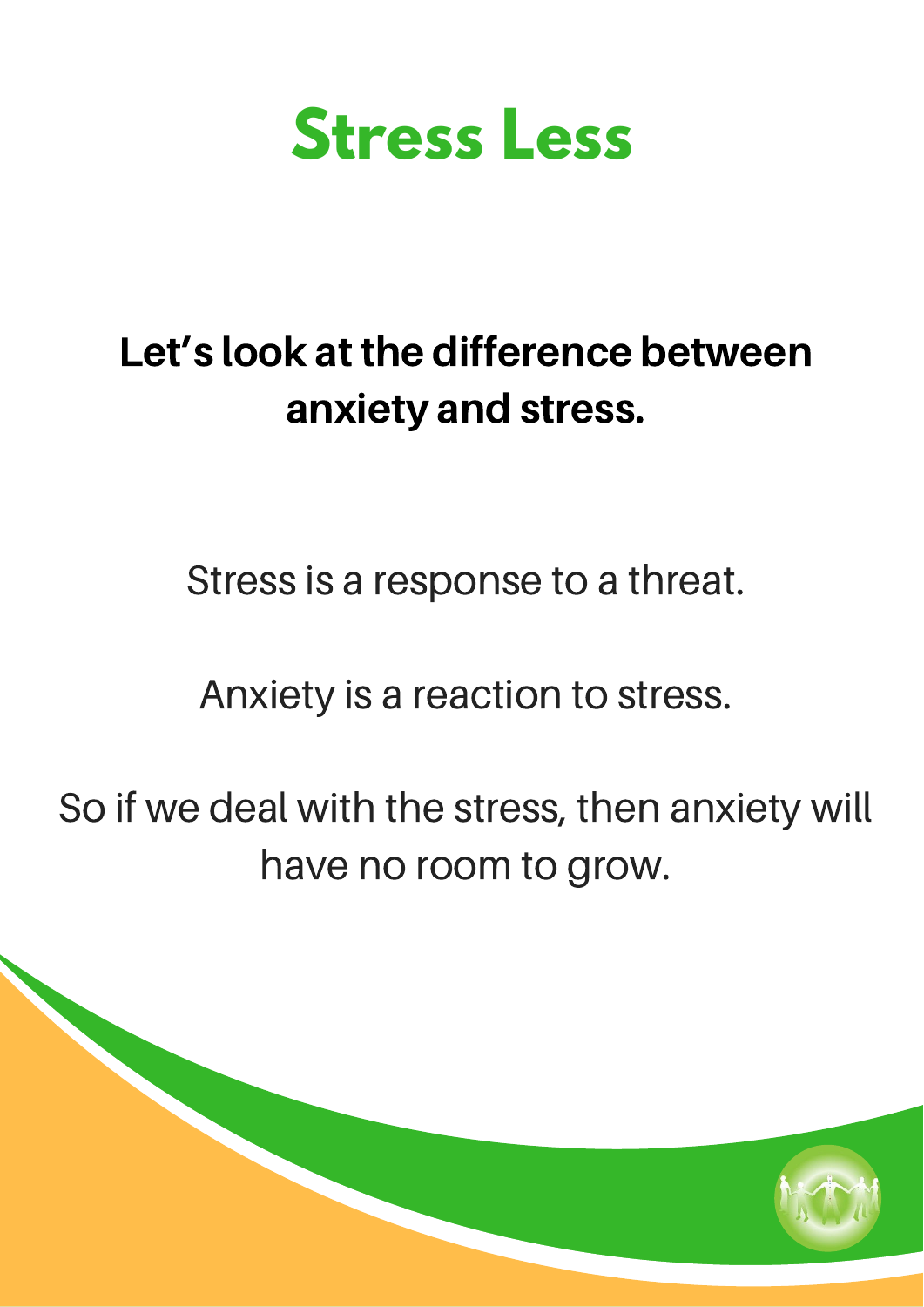Stress is the feeling of being under too much mental or emotional pressure. Pressure turns into stress when we feel unable to cope.

We feel unable to cope when there is a mismatch between demands made (real or perceived) and our ability (real or perceived) to cope with them.

I say real or perceived because the mind doesn't know the difference, it believes what you tell it.

You tell it by your thoughts and your internal dialogue. So be careful what you say to yourself.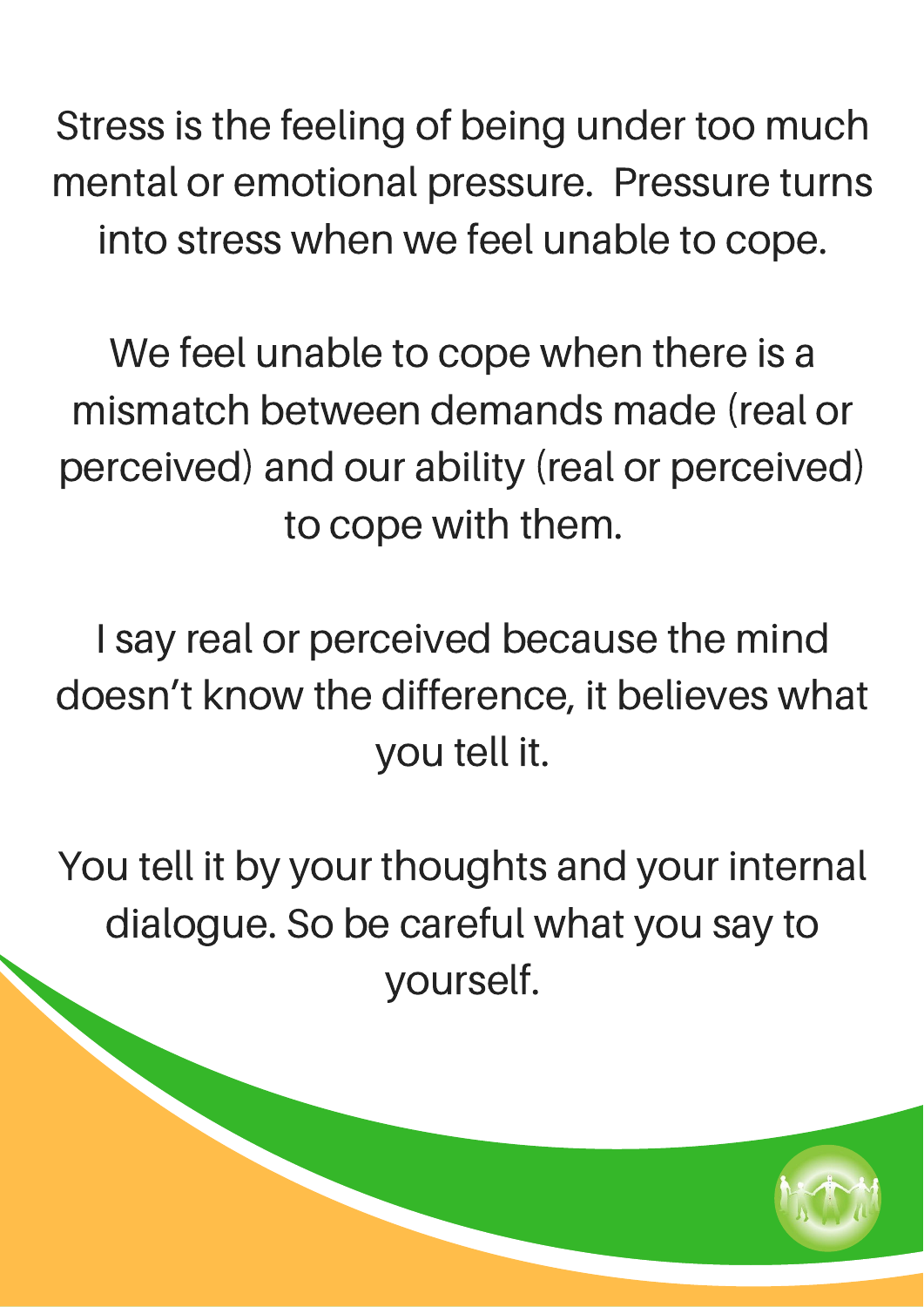It is the balance between how we view demands made on us, and how we think we can cope with them, that determines how stressed we feel.

Two people may react differently to the same situation, for example an event that is perceived as stressful for one person may be motivational to someone else.

Feelings of tension and anxiety are normal body reactions that take place when we become aware of a threat to our wellbeing.

This is referred to as the fight or flight response.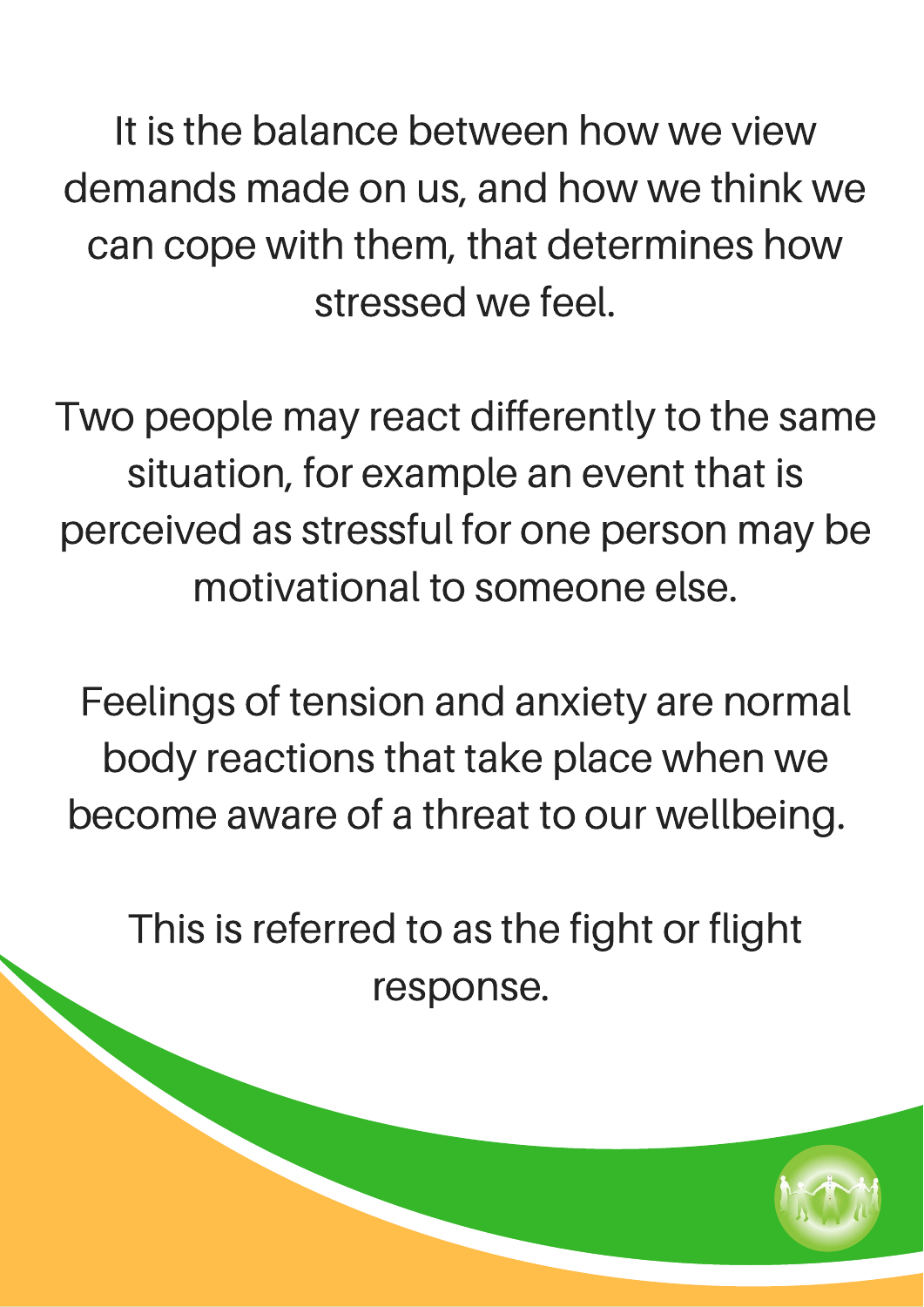This response is a physical reaction in our body that makes sure we have the ability to respond instantly to a threatening situation.

It is our nervous system that controls the fight or flight response.

This is the system responsible for body functions that are not under our conscious control eg: heart rate, breathing etc…

It is an instant reflex reaction which means we have little control over the starting up of the fight or flight response.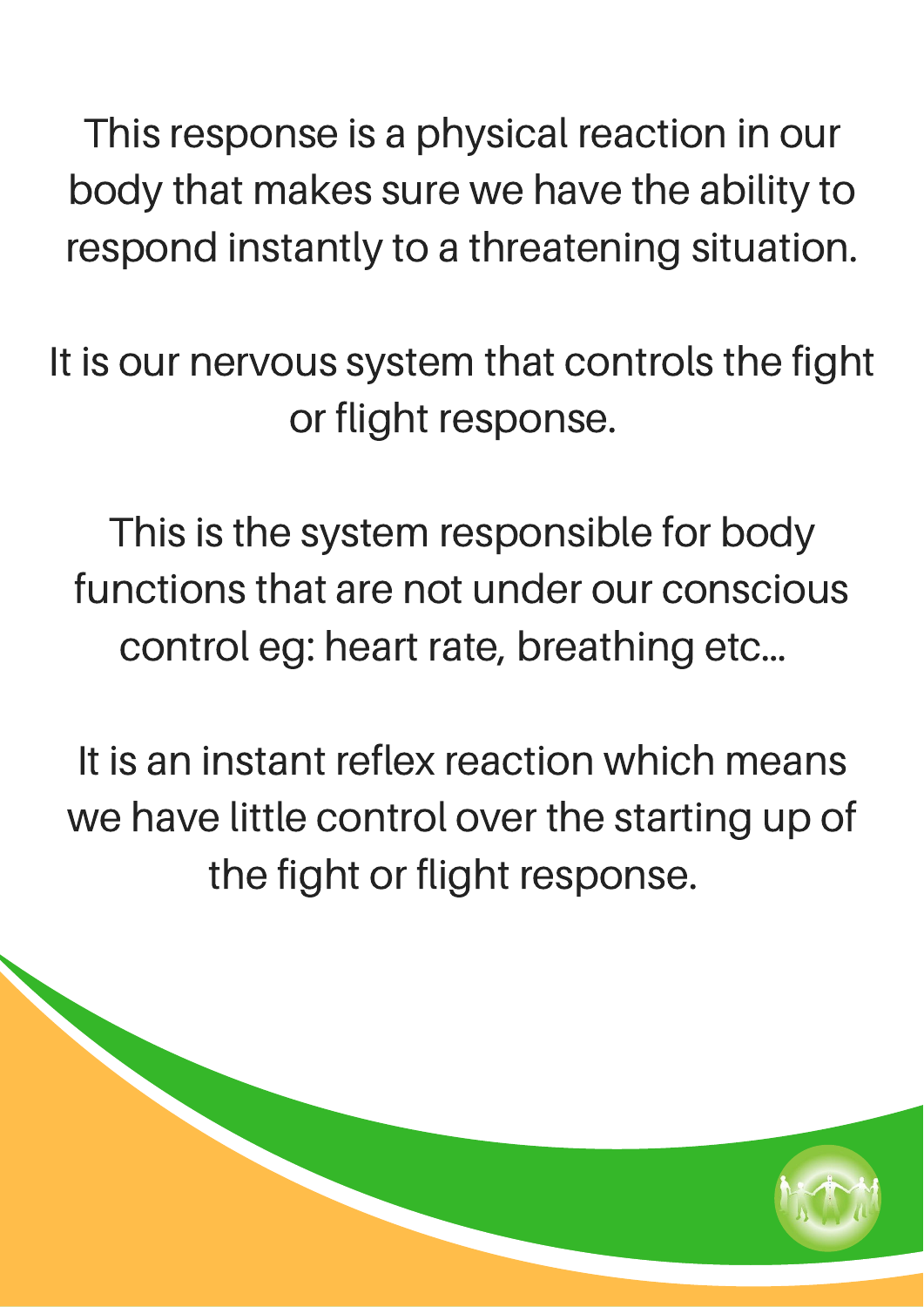However, we can learn techniques to keep our stress level low and prevent it from becoming overwhelming and leading to more distressful and unhealthy situations.

The hormone adrenalin is released from the adrenal gland when the body activates the fight or flight response.

This adrenalin triggers physical changes eg: stomach churning sensations, fast breathing, heart palpitations etc...

When the worrying situation is dealt with these symptoms miraculously fade.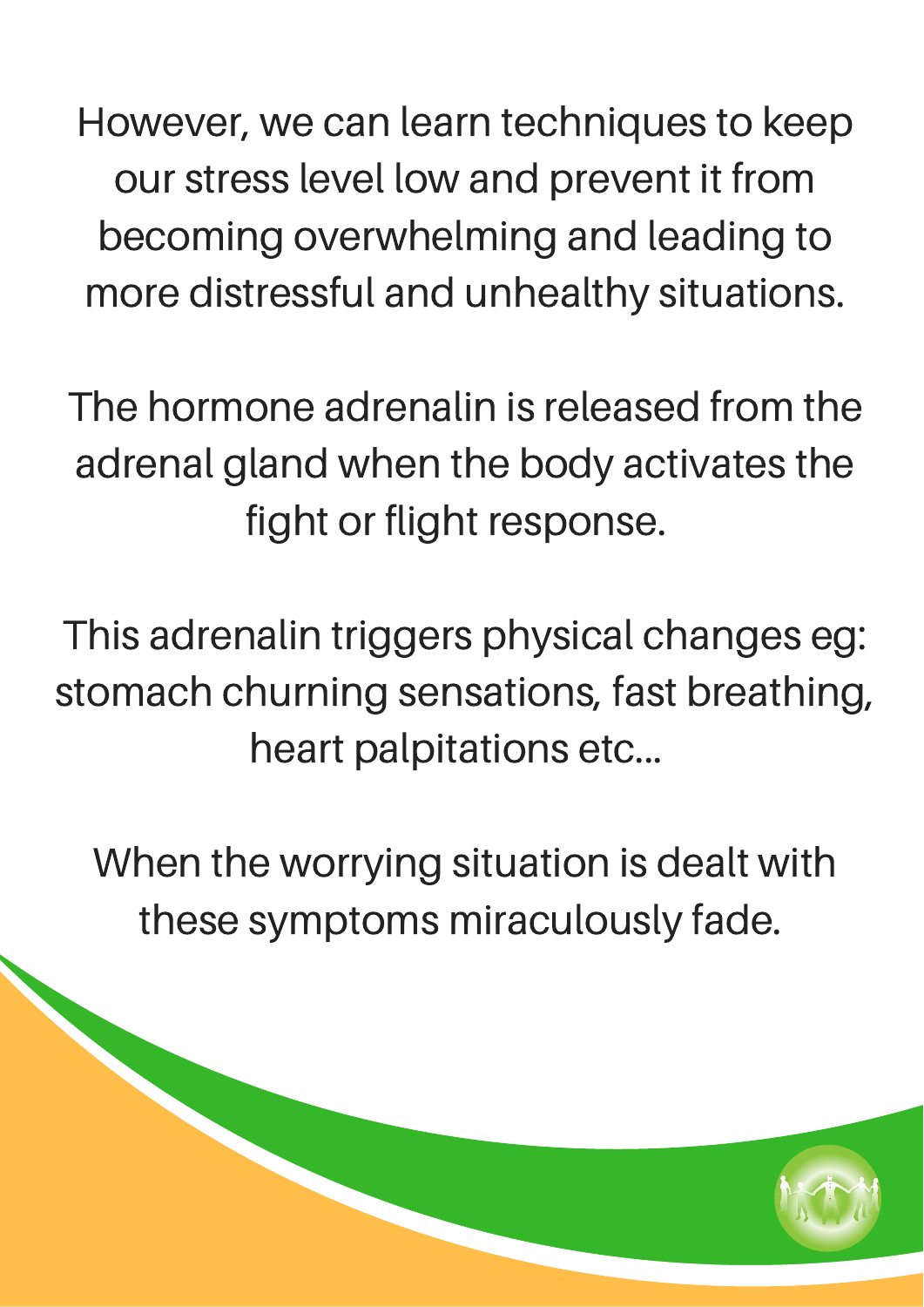Stress can also be the negative side effect of insufficient pressure to drive our lives forward. Being stuck in a rut with little stimulation can be just as unpleasant as being loaded with too many tasks and not enough time.

Stress is not an illness in itself, however it can cause serious illness/acute anxiety, if not dealt with. It is very important to recognize the symptoms early – here are a few behavioral symptoms: insomnia, comfort eating, indecision, smoking, lack of concentration.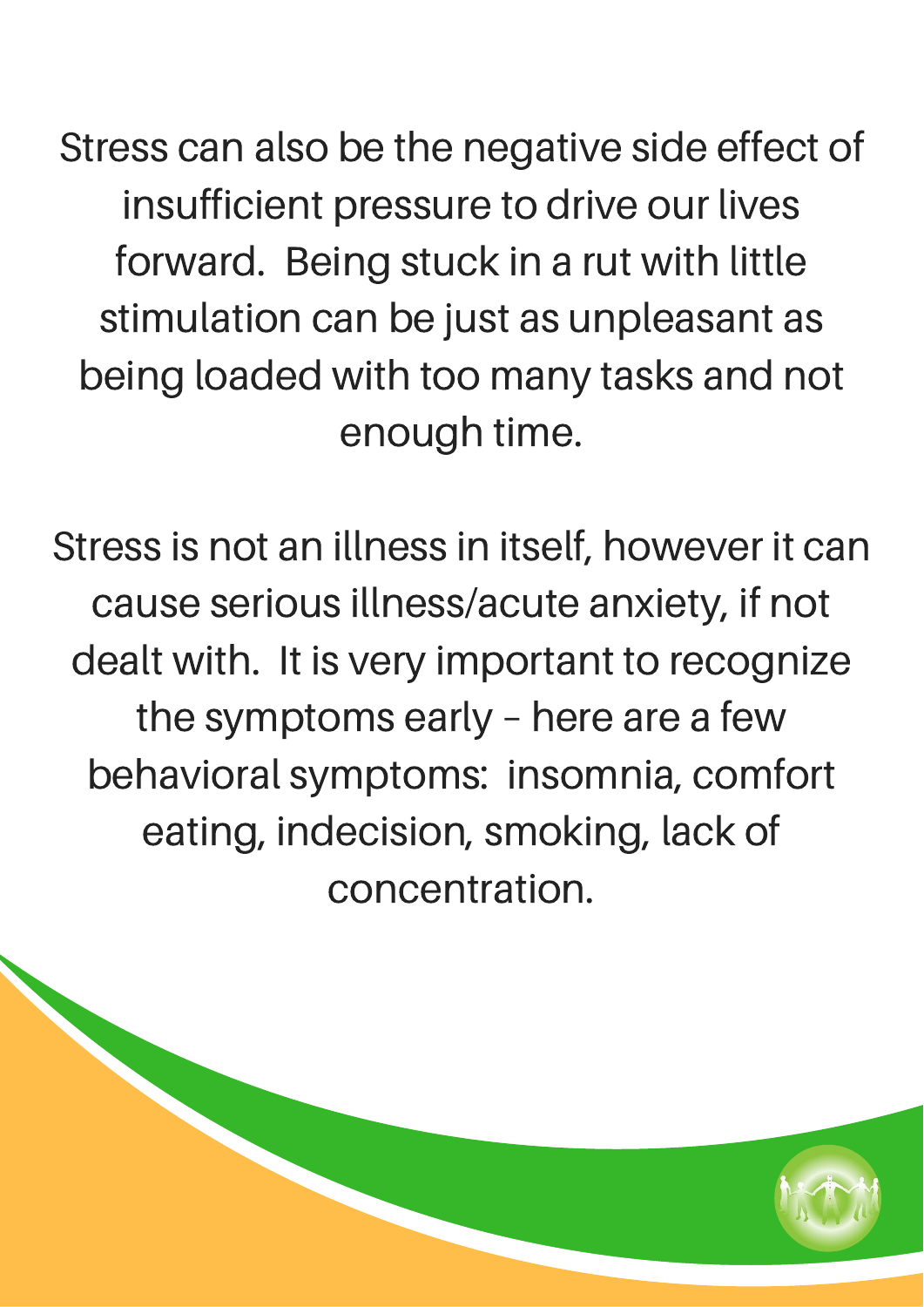# **Emotional Symptoms**

# Irritability, tearful, withdrawn, anxious, angry.

# **Physical Symptoms**

Headaches, high blood pressure, dry mouth, clammy hands, ringing in ears.

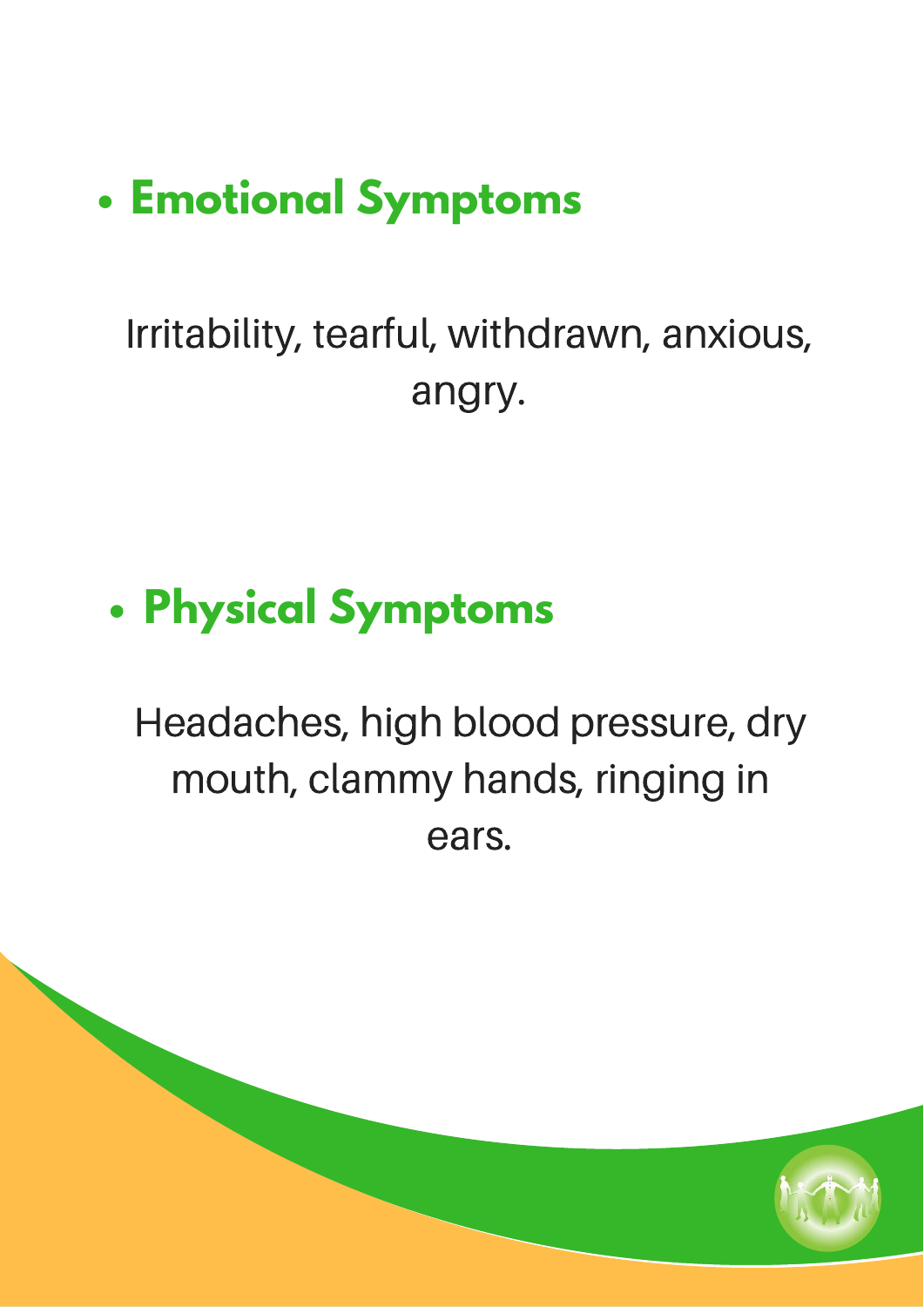Many of us use ingrained unhealthy habits to hide our stress or forget what is troubling us ie: alcohol, rich food, shopping, TV. Such problems occur when stress becomes an ingrained habit rather than a useful resource.

It is important to learn techniques that help you de-stress and use them often.

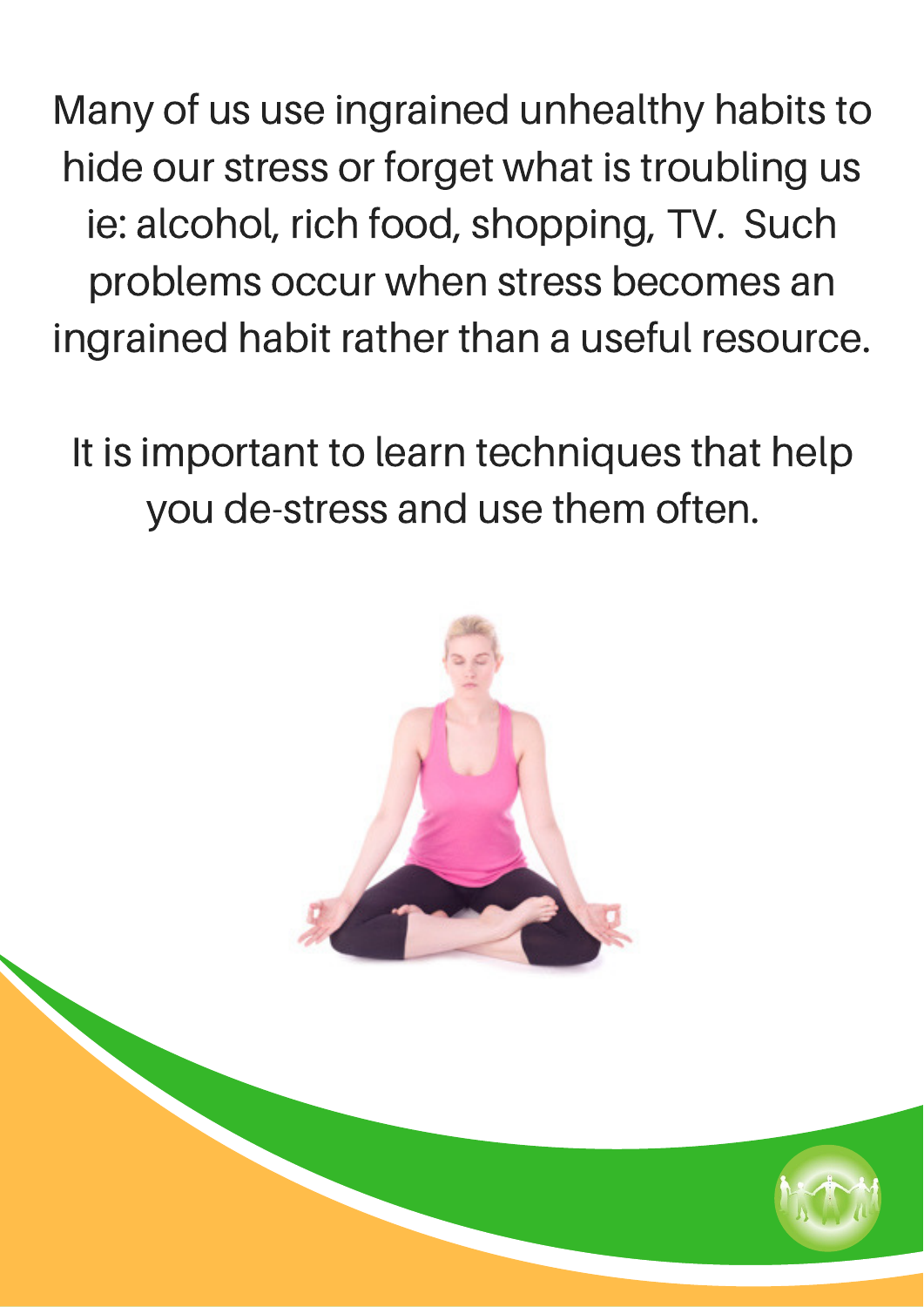# **Here Are A Few Of Mine**

Blow all your stress into a balloon, exhaust your lungs, tie a knot in balloon and hit it into space (mentally pushing your troubles away with it).



Create a physical touch that alerts you to be calm, for example, every time you rub your earlobe you hear your inner voice say "all is well."

Watch a comedy or read a joke book.